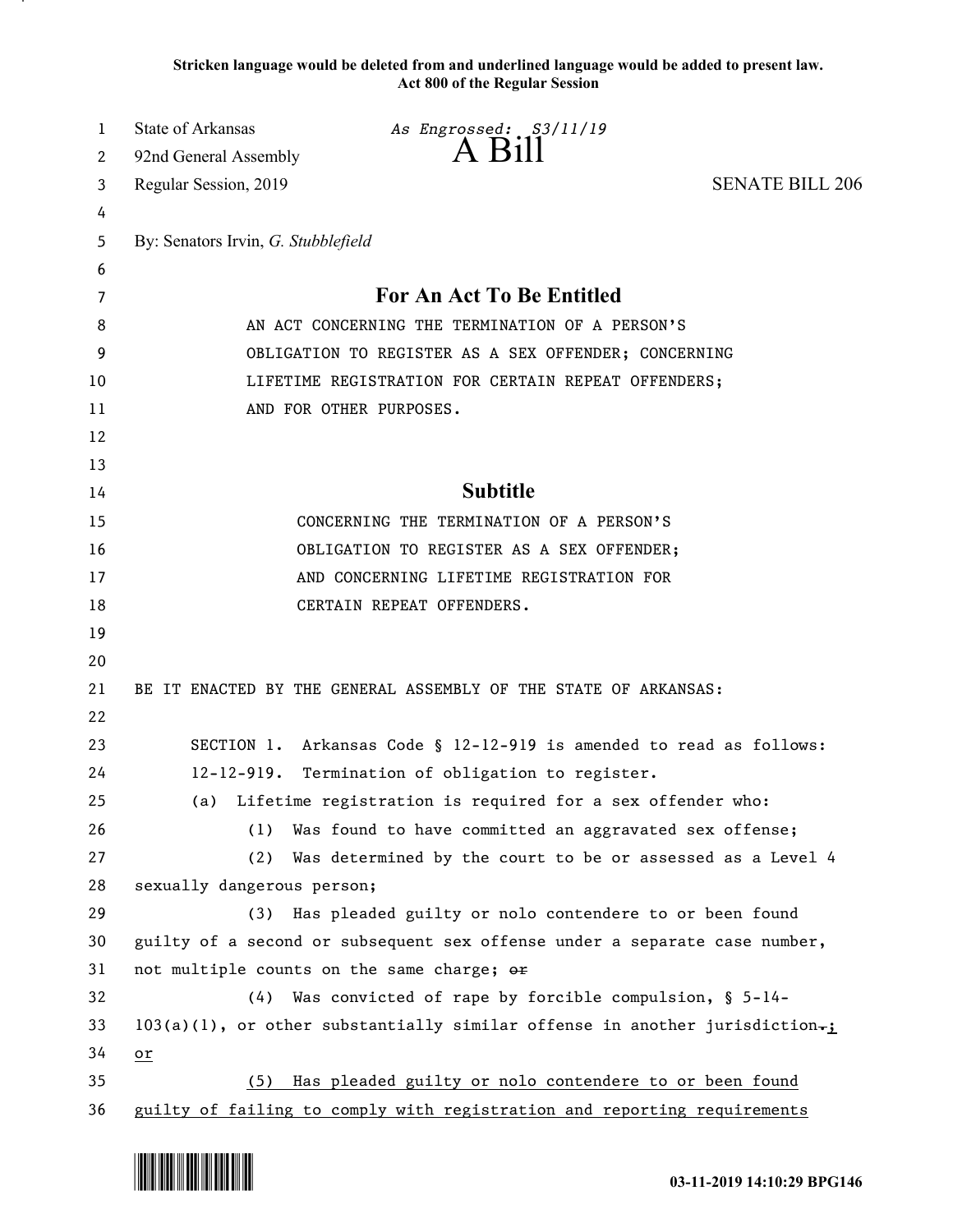| 1  | under § 12-12-904 three (3) or more times.                                              |  |  |
|----|-----------------------------------------------------------------------------------------|--|--|
| 2  | $(b)(1)(A)(i)(a)$ Any other sex offender required to register under this                |  |  |
| 3  | subchapter may apply for an order terminating the obligation to register to             |  |  |
| 4  | the sentencing court fifteen (15) years after release from incarceration or             |  |  |
| 5  | other institution or fifteen (15) years after having been placed on probation           |  |  |
| 6  | or any other form of community supervision by the court the date the sex                |  |  |
| 7  | offender first registered in Arkansas.                                                  |  |  |
| 8  | (b) If the sex offender was incarcerated in a                                           |  |  |
| 9  | correctional facility, the date the sex offender first registered in Arkansas           |  |  |
| 10 | is the date the sex offender registered upon his or her release from the                |  |  |
| 11 | correctional facility.                                                                  |  |  |
| 12 | A After fifteen (15) years of having been<br>(ii)                                       |  |  |
| 13 | registered as a sex offender in Arkansas, a sex offender sentenced in another           |  |  |
| 14 | state but permanently residing in Arkansas may apply for an order terminating           |  |  |
| 15 | the obligation to register $\pm \Theta$ in the circuit court of the county in which the |  |  |
| 16 | sex offender resides or has last resided within this state.                             |  |  |
| 17 | $(B)(i)$ The court shall hold a hearing on the application                              |  |  |
| 18 | at which the applicant and any interested persons may present witnesses and             |  |  |
| 19 | other evidence.                                                                         |  |  |
| 20 | (ii)<br>No less than twenty (20) days before the date                                   |  |  |
| 21 | of the hearing on the application, a copy of the application for termination            |  |  |
| 22 | of the obligation to register shall be served on:                                       |  |  |
| 23 | The prosecutor of the county in which the<br>(a)                                        |  |  |
| 24 | adjudication of guilt triggering registration was obtained if the sex                   |  |  |
| 25 | offender was convicted in this state; or                                                |  |  |
| 26 | The prosecutor of the county where a sex<br>(b)                                         |  |  |
| 27 | offender resides if the sex offender was convicted in another state.                    |  |  |
| 28 | (iii) A copy also shall be served to the Arkansas                                       |  |  |
| 29 | Sex Offender Registry in the Arkansas Crime Information Center and to                   |  |  |
| 30 | Community Notification Assessment at least twenty (20) days before the                  |  |  |
| 31 | hearing.                                                                                |  |  |
| 32 | (C) If the sex offender has not been assessed in the five                               |  |  |
| 33 | (5) years before making a request to terminate the obligation to register               |  |  |
| 34 | under this section, the prosecuting attorney may request a reassessment and             |  |  |
| 35 | an order terminating the obligation to register shall not be granted without            |  |  |
| 36 | <u>a reassessment.</u>                                                                  |  |  |